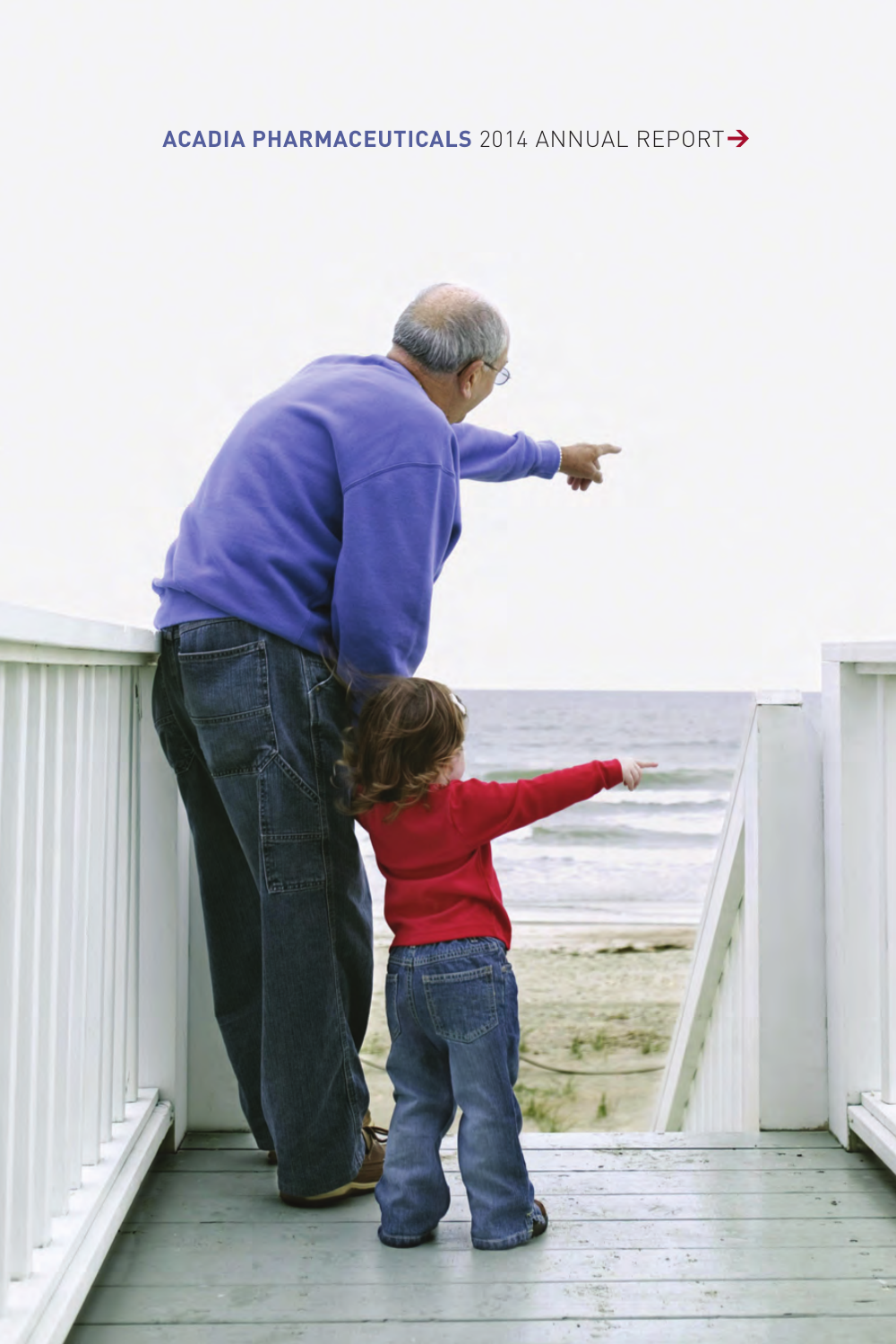## ABOUT US

We are a biopharmaceutical company focused on the development and commercialization of innovative medicines to address unmet medical needs in neurological and related central nervous system disorders. We have a pipeline of product candidates led by NUPLAZID™ (pimavanserin), which has successfully completed Phase III development and has the potential to be the first drug approved in the United States for Parkinson's disease psychosis. We also are developing pimavanserin in additional areas with severe unmet medical needs, including Alzheimer's disease psychosis and schizophrenia.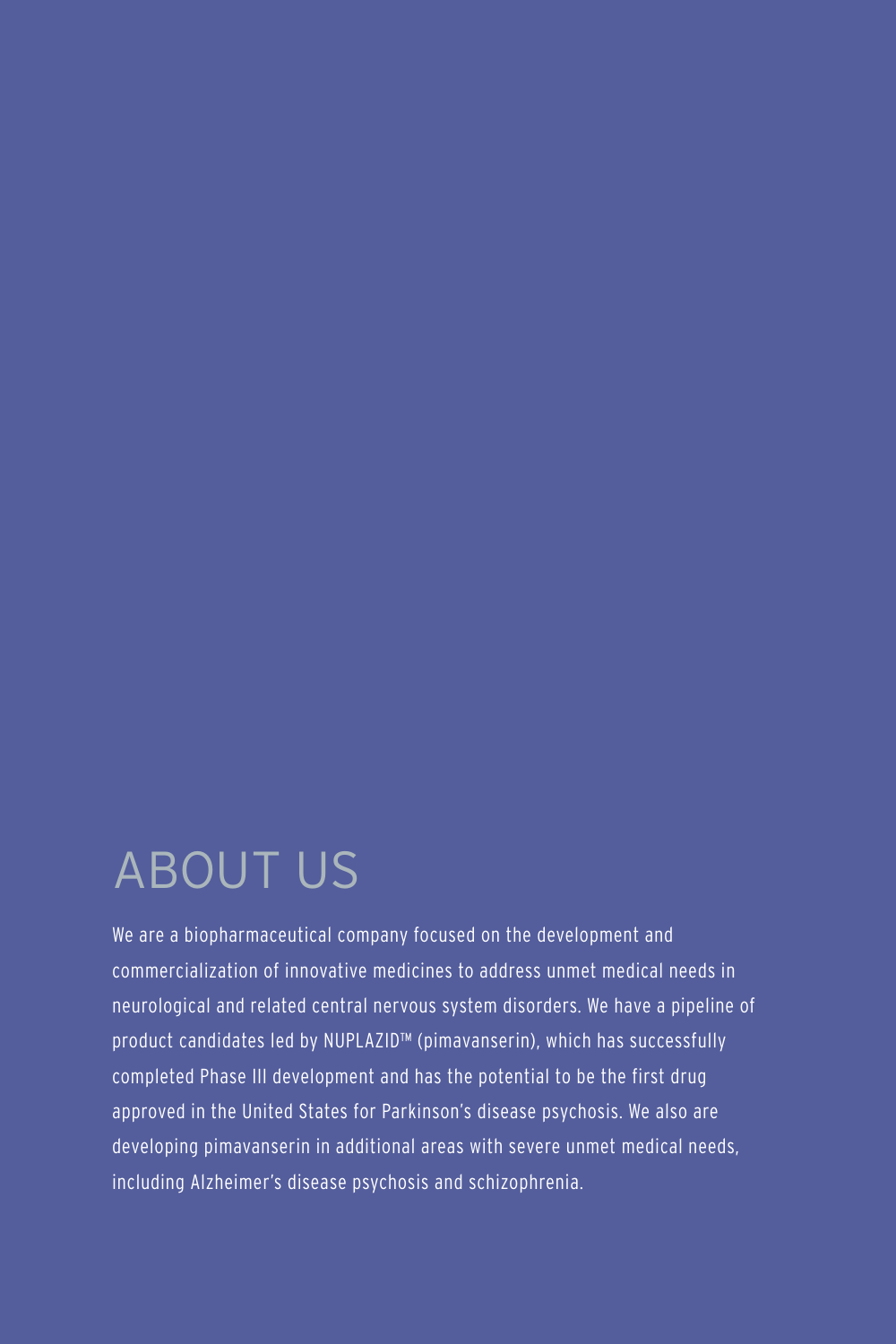

#### **What is the biggest opportunity for ACADIA Pharmaceuticals?**

Our pipeline of product candidates is led by NUPLAZID™ (pimavanserin), which offers a new and distinctly different pharmacological approach to treating psychosis. We believe this next-generation approach holds the potential to dramatically change the way we think about treating psychosis — offering relief without many of the compromises inherent in existing therapies. We have completed our Phase III program to develop NUPLAZID for Parkinson's disease psychosis (PDP) and expect to submit our New Drug Application (NDA) with the U.S. Food and Drug Administration (FDA) in the second half of 2015.

NUPLAZID has the potential to be the first drug approved in the United States for the treatment of psychosis associated with Parkinson's disease. We also are developing pimavanserin for Alzheimer's disease psychosis and schizophrenia — other areas with severe unmet medical needs. In addition, we have collaborative clinical-stage programs for chronic pain and glaucoma.

INTERIM CHIEF EXECUTIVE OFFICER

#### **What is ACADIA's strategic vision?**

At ACADIA, our strategy remains unchanged. Our vision is to become a leading biopharmaceutical company dedicated to developing and commercializing innovative therapies for neurological and related central nervous system (CNS) disorders. We are excited about the opportunity to build a U.S. specialty CNS franchise using pimavanserin as the foundation. We see a broad opportunity for pimavanserin to expand into a range of neurological and psychiatric indications and the potential to transform

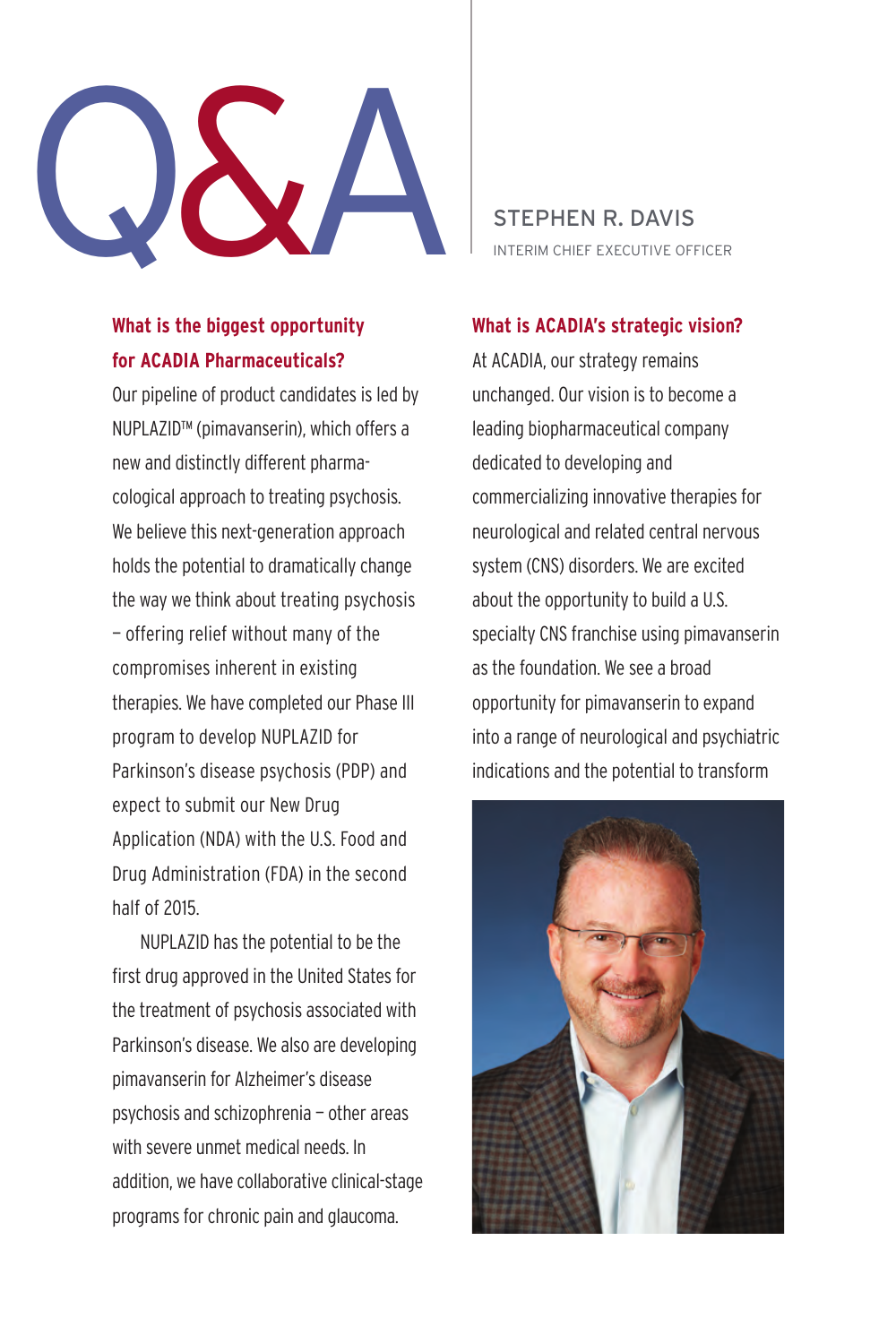the treatment paradigm in large underserved disease states.

#### **What progress did ACADIA make in 2014?**

Last year we made important progress in advancing NUPLAZID toward registration. We successfully completed our drug-drug interaction program and our stability program for registration batches and held successful pre-NDA meetings with the FDA. We also continued to make significant strides in our commercial preparations for the planned launch of NUPLAZID in the United States.

In addition, the FDA designated NUPLAZID as a Breakthrough Therapy, which reinforces the serious unmet medical need in PDP and the importance of our NUPLAZID program. We are pleased NUPLAZID met the criteria for the Breakthrough Therapy designation, which the FDA created to expedite the development and review of drugs that are intended to treat serious or life-threatening conditions.

#### **For ACADIA, what are the most important priorities going forward?**

Our highest priority is the planned submission of our NUPLAZID NDA. To that end, we are focused on preparing the organization for the submission and review of the NDA and the planned U.S. launch of NUPLAZID. In addition, we continue expanding our medical and development capabilities to further leverage pimavanserin and its lifecycle opportunities.

#### **What are the next steps in the NDA submission of NUPLAZID for PDP?**

Moving from a clinical-stage company to a commercial-stage company requires building infrastructure to accommodate commercial-scale operations. As we announced in March 2015, additional time was needed to complete the preparation of manufacturing quality systems to support commercial manufacturing and supply. We are focused on ensuring that we have established, tested and evaluated the appropriate manufacturing and supply

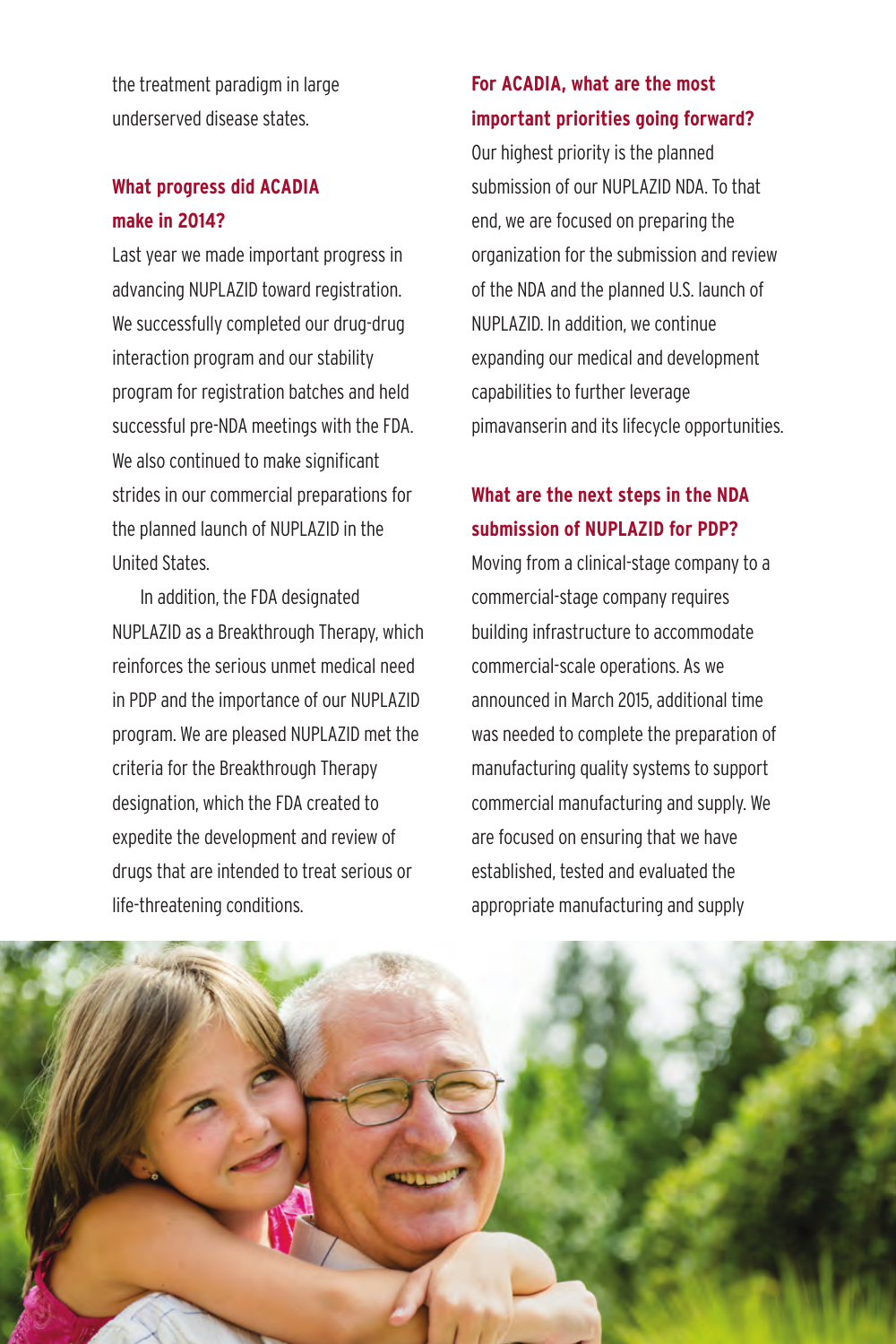# BY THE NUMBERS

#### PARKINSON'S DISEASE PSYCHOSIS (PDP)

40% PDP afflicts about 40% of the 1 million Parkinson's patients

in the United States. Over 70% suffer comorbid sleep disturbances.

70% 90%

Almost 90% have caregiver support with 74% requiring daily care.

#### ALZHEIMER'S DISEASE PSYCHOSIS (ADP)

25-50% Zero

ADP afflicts about 25% to 50% of the 5.2 million Alzheimer's disease patients in the United States.

Currently there is no drug approved by the FDA for ADP.

#### **SCHIZOPHRENIA**

3 Million

There are approximately 3 million people in the United States suffering from schizophrenia.

74%

In a landmark government study, about 74% of patients with schizophrenia discontinued their medications because of lack of efficacy or intolerable side effects.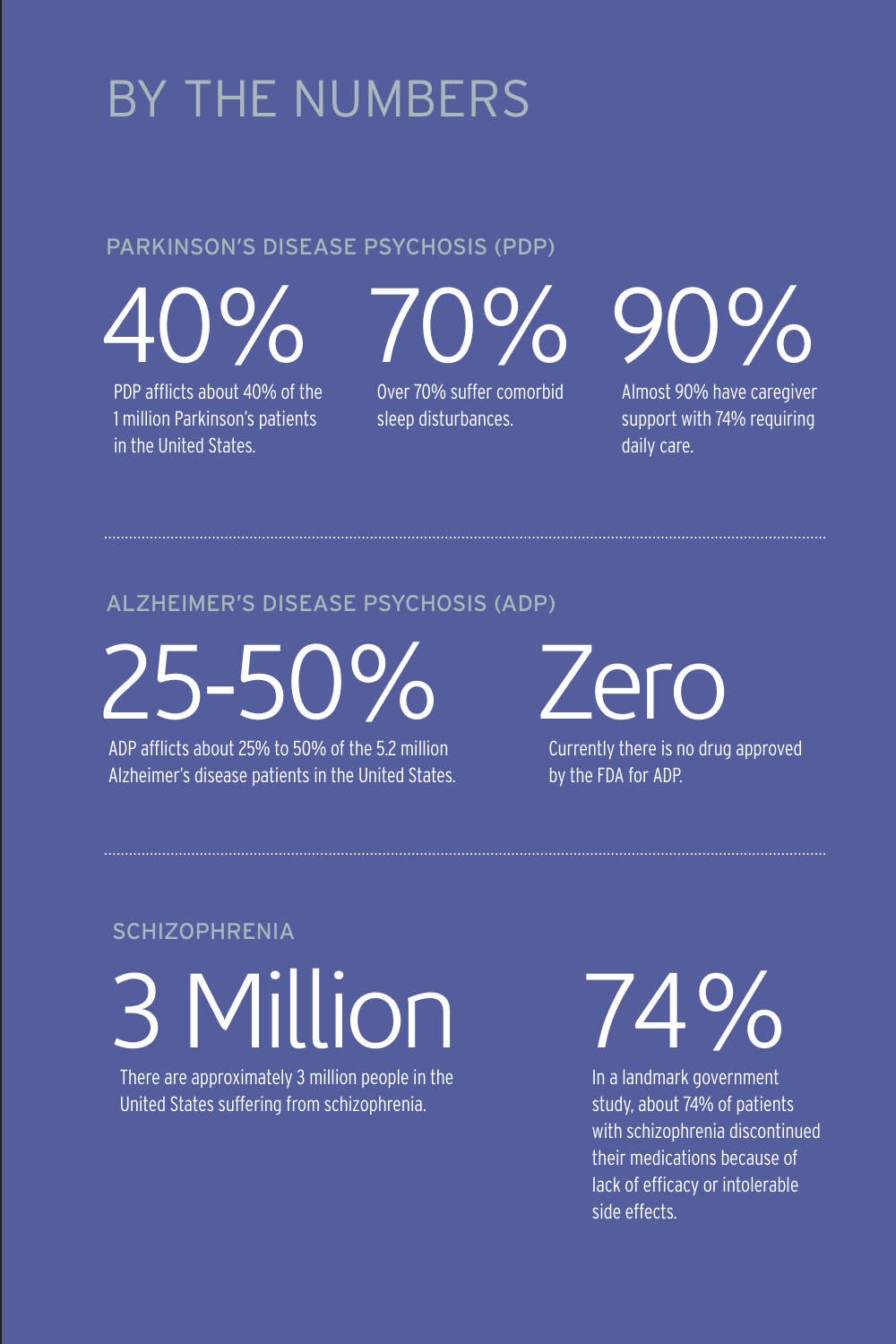systems to prepare for FDA review and commercial launch.

#### **How are you preparing for commercialization?**

Over the last year, our commercial team has focused on thoroughly understanding the PDP market landscape and preparing the product, the market, and the organization for commercial launch. We conducted extensive market research with neurologists, psychiatrists and long-term care clinicians as well as PDP patients and their caregivers. We conducted scientific advisory boards with leading movement disorder specialists and PDP-treating physicians in order to gain insight regarding how to position NUPLAZID to best address the needs of patients, caregivers and physicians. We completed foundational access and reimbursement research with key decision-makers for payors covering 168 million lives. We also completed important sales-force sizing assessments and preparation of commercial infrastructure and systems for launch remains on track.

In January 2015 we launched a PDP disease awareness campaign in the physician community and are conducting an extensive speaker training program to educate healthcare professionals on PDP. We also continue to build out a medical affairs organization of highly experienced professionals to support the introduction of NUPLAZID, if approved. Our teams are energized by the potential of NUPLAZID to make a meaningful impact on the lives of patients with PDP and their caregivers.

#### **How do you plan to market NUPLAZID for PDP?**

ACADIA owns the worldwide commercialization rights to NUPLAZID. In the United States, our senior commercial team has been building the commercial organization and advancing our commercial readiness per plan. In connection with this plan we expect to hire approximately 135 sales representatives at or around the time of approval. Our specialty sales force will be dedicated to covering the estimated 11,000 PDP-treating physicians, with the largest segment being neurologists.

In parallel with the advancement of our PDP program in the United States, we also have outlined the path to registration for NUPLAZID in Europe. During 2015, we will be working on our Marketing Authorization Application (MAA) for NUPLAZID for submission to the European Medicines Agency (EMA) approximately six to nine months following the submission of our NDA.

#### **What is the impact of PDP?**

Parkinson's disease affects about one million people in the United States and between four to six million people globally and is the second most common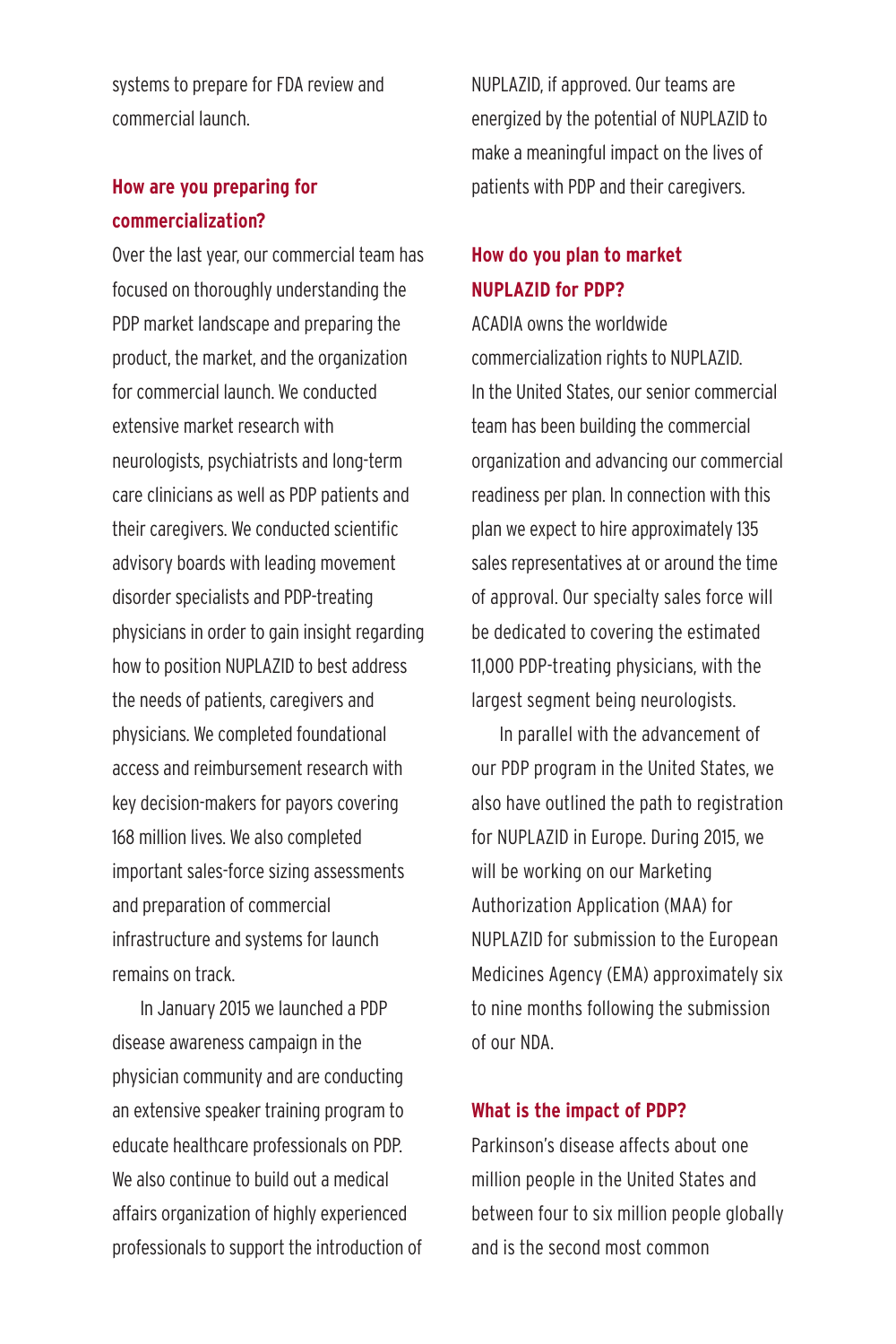### PARKINSON'S DISEASE PSYCHOSIS (PDP) LARGE UNMET NEED



*"Among Parkinson's patients, psychosis causes great distress for patients and caregivers and is the leading cause of institutionalization. Neurologists have limited options to treat this serious disorder, and off-label use of current antipsychotics is linked to increased risk of death and serious adverse events, as well as loss of motor control." - Jeffrey Cummings, M.D., Sc.D. Director of Cleveland Clinic , Lou Ruvo Center for Brain Health*



*"When we recently examined the topics that were most searched for on our National Parkinson Foundation's website, we were not surprised to discover that treatment of psychosis, comprising hallucinations and delusions, topped the list. There is a critical unmet need for development of better drugs to address psychosis in the setting of Parkinson's disease."* 

*- Michael S. Okun, M.D. National Medical Director, National Parkinson Foundation* 

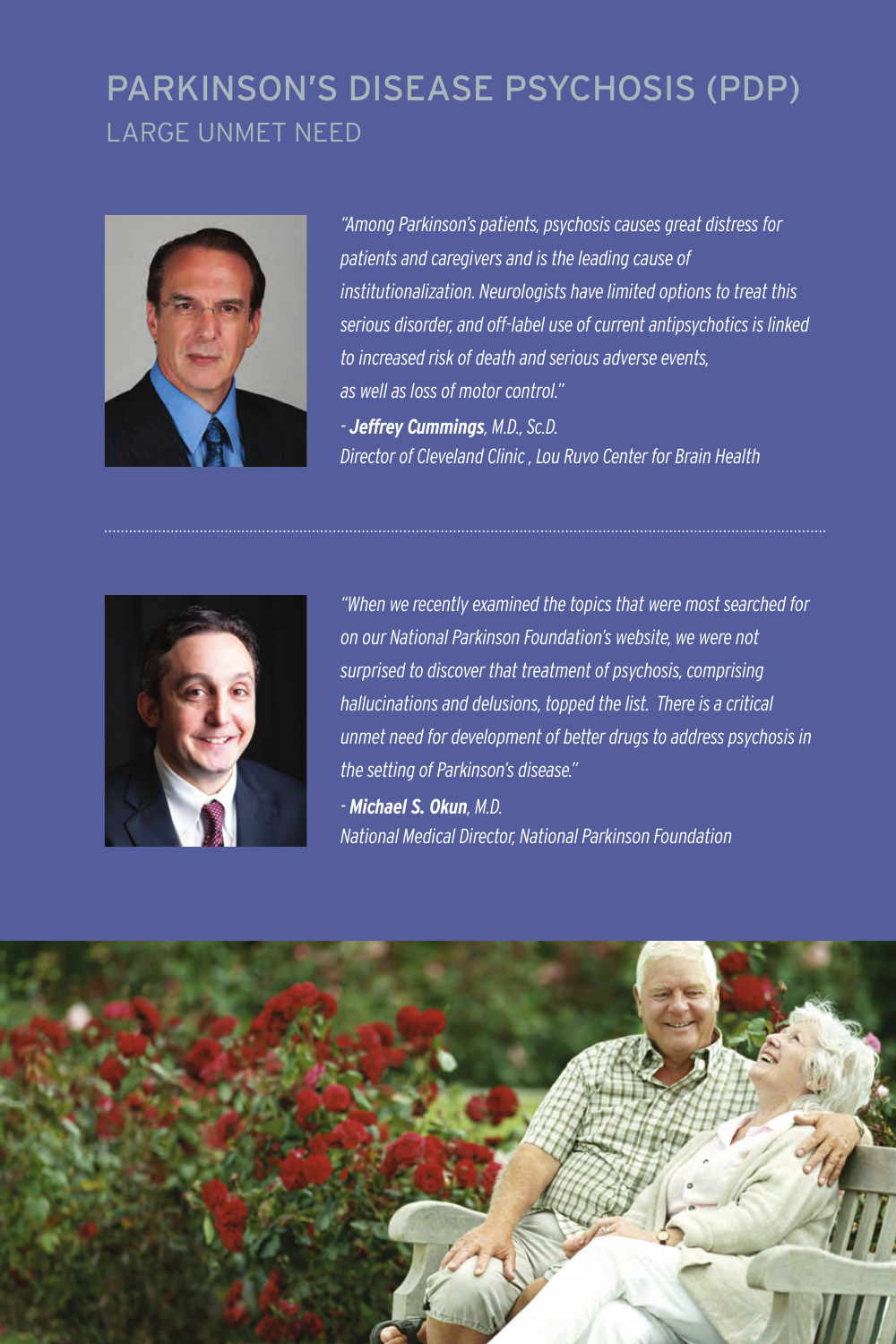neurological disorder after Alzheimer's disease. Research indicates that at any point in time approximately 40 percent of patients with Parkinson's disease also suffer from PDP and that over a lifetime, a majority of patients with Parkinson's disease eventually develop PDP. PDP is a debilitating disorder characterized by hallucinations and delusions that worsens over time and severely impacts daily living. Research has shown that delusions often involve suspicions of spousal infidelity or other paranoid themes and are often disturbing and debilitating to patients. PDP substantially contributes to the burden of Parkinson's disease and deeply affects a patient's quality of life. PDP is also associated with increased caregiver distress and burden, nursing home placement, and increased mortality and morbidity.

#### **What is the current treatment for PDP?**

Currently, no drug is approved to treat PDP in the United States and the problem is expected to grow as our population ages.

The condition is often treated off label with atypical antipsychotics, which can worsen the symptoms of Parkinson's disease and carry a black box warning for use in elderly patients with dementia-related psychosis due to increased risk of mortality and morbidity. Physicians treating patients with PDP face a "dopamine dilemma," because drugs used to treat the psychosis can exacerbate the motor symptoms associated with Parkinson's disease.

At ACADIA, we are developing NUPLAZID as a potential first-in-class treatment for PDP. Pimavanserin — a small molecule that was discovered in our laboratories — has a unique mechanism of action as a selective serotonin inverse agonist preferentially targeting  $5-HT_{2A}$ receptors. Outcomes from NUPLAZID's successful Phase III clinical trial, referred to as the -020 Study, indicate that NUPLAZID has the potential to provide a safe and effective treatment of PDP without compromising motor control or causing daytime sedation.



#### OUR PIPELINE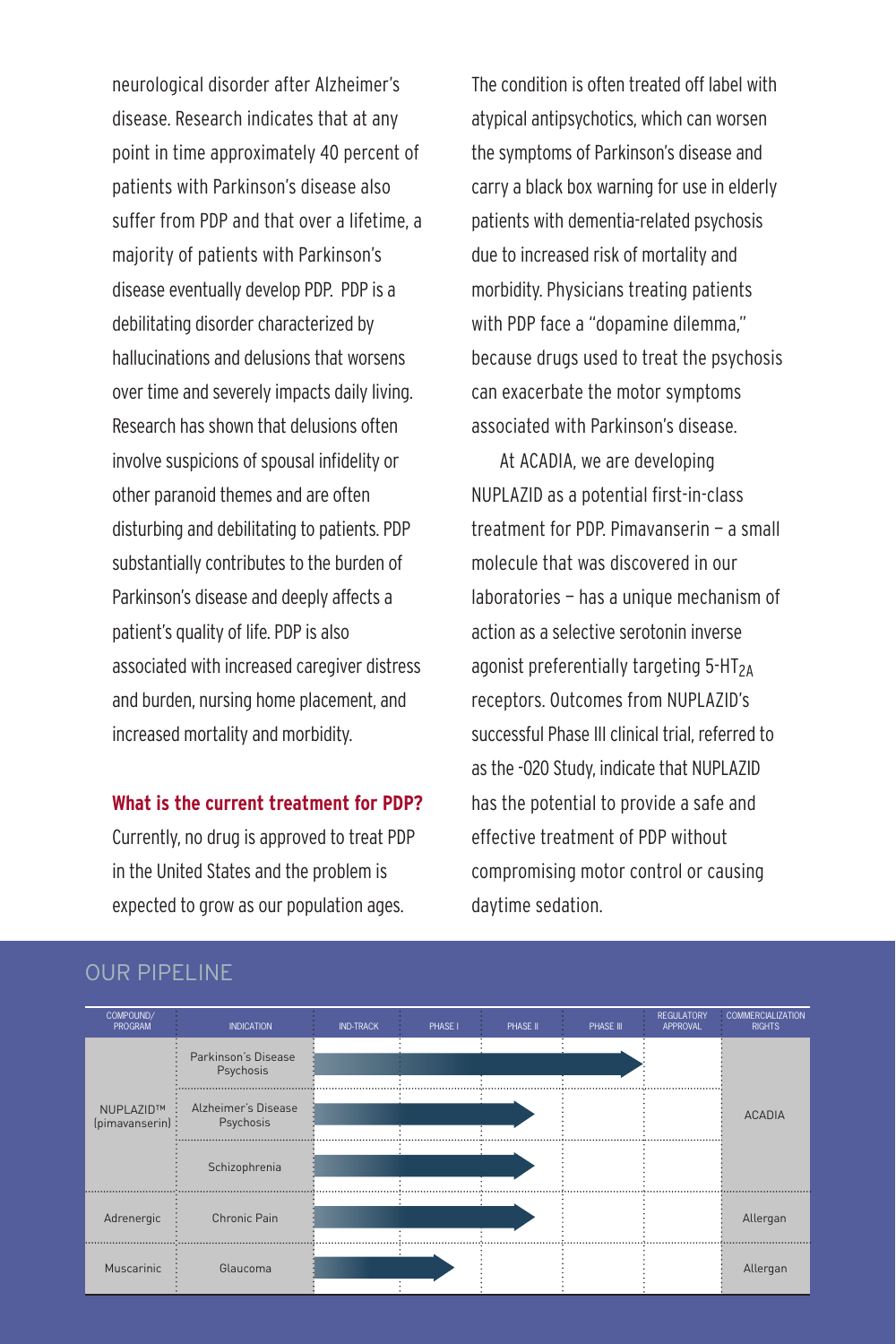#### **What is the opportunity to develop pimavanserin for Alzheimer's disease psychosis?**

We believe pimavanserin has the potential to establish a new paradigm in the way psychosis is treated and we plan to explore pimavanserin in multiple indications. Currently, in addition to our plans to seek approval of pimavanserin in PDP, we are conducting a Phase II study of pimavanserin in Alzheimer's disease psychosis (ADP) and expect to complete enrollment by the end of 2015.

Like PDP, no drug is currently approved in the United States for the treatment of ADP. Atypical antipsychotics are frequently used off label to treat ADP despite the black box warnings of increased risk of mortality and morbidity in this patient population. In addition, research indicates that the use of atypical antipsychotics in ADP patients worsens their cognitive deficits in a manner equivalent to approximately one year's disease progression.

According to the Alzheimer's Association, an estimated 5.2 million people in the United States have Alzheimer's disease. Studies have suggested that approximately 25 percent to 50 percent of Alzheimer's patients may develop psychosis, commonly consisting of hallucinations and delusions. The psychosis in Alzheimer's patients is associated with even more rapid cognitive and functional decline and increased institutionalization relative to Alzheimer's patients without psychosis.

#### **What other indications are currently planned for the development of pimavanserin?**

We are planning a Phase II clinical study with pimavanserin as a mono-therapy treatment for the maintenance phase of schizophrenia — that is, the period of time between acute psychotic episodes. We believe the pimavanserin profile may allow for an improved schizophrenia therapy resulting in better compliance and safety

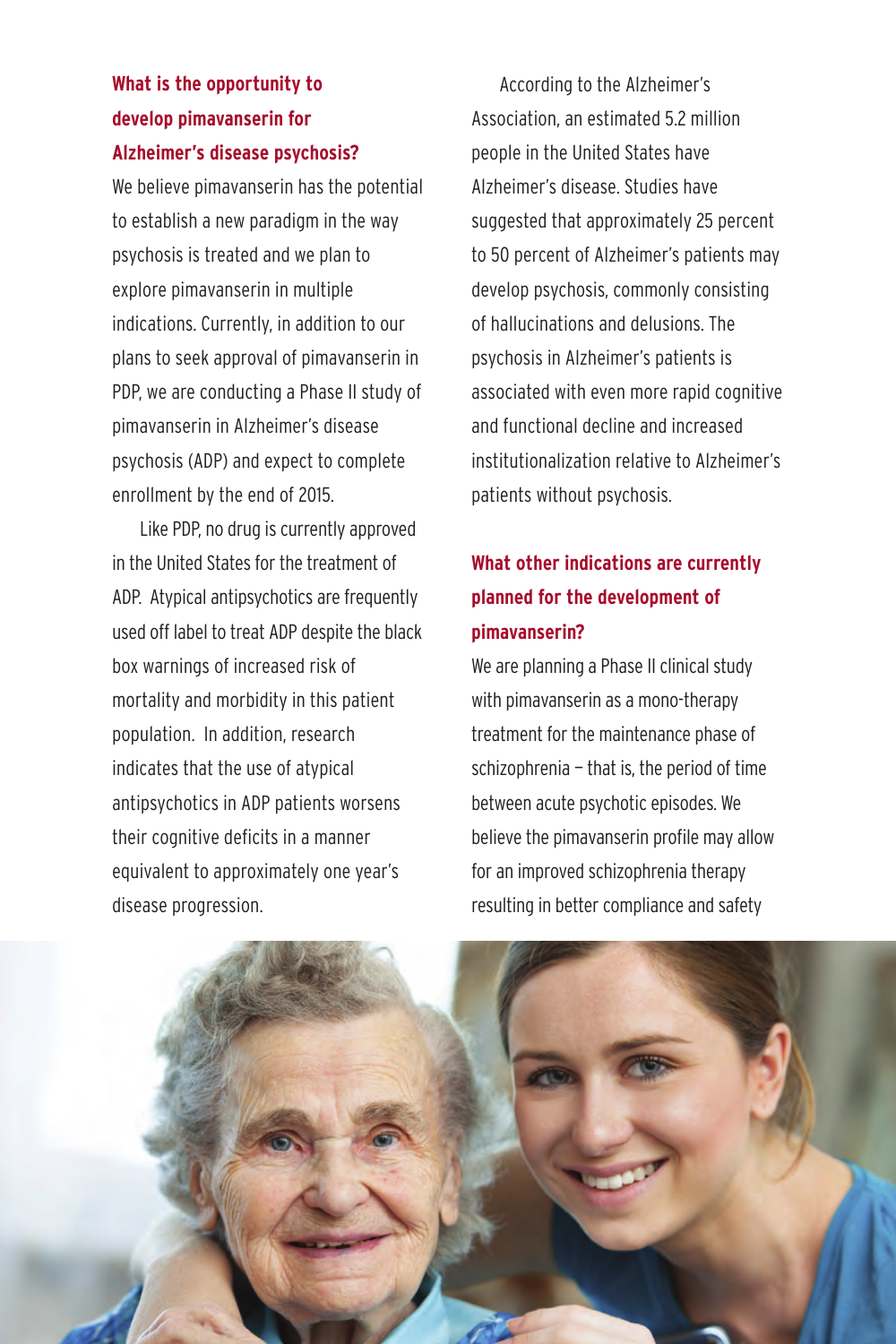compared to existing antipsychotic drugs. Schizophrenia is a debilitating lifelong disease afflicting approximately 1 percent of the population globally, and current therapies are suboptimal.

We are also planning to initiate a Phase II study to further explore the potential sleep benefits of pimavanserin in Parkinson's disease patients. In clinical studies we observed non-sedating sleeprelated benefits of pimavanserin, including a significant improvement in both nighttime sleep and daytime wakefulness compared to placebo. Sleep disorders are a major and frequent problem for patients with neurological disorders, and studies suggest that nighttime sleep disturbances occur in around 70 percent of Parkinson's disease patients.

#### **What is ACADIA's financial position?**

We remain in a strong financial position to launch NUPLAZID for PDP and also to explore other areas where pimavanserin may have a profound impact in the treatment of other disorders. We strengthened our balance sheet in 2014, raising \$197 million in net proceeds from

our public offering of common stock and closing the year with \$322.5 million in cash and cash equivalents. We believe our cash runway positions us to continue making the kinds of investments that we believe will leverage the full potential of pimavanserin.

#### **How can ACADIA help improve the lives of patients and caregivers?**

At ACADIA, we are developing innovative therapies that can improve the lives of patients and the family members who care for them every day. This passion is what drives everything we do at ACADIA. I want to acknowledge our team for their hard work, commitment and expertise. In the last year, we have brought in highly qualified individuals with extensive experience in their functional domain and in CNS products. I look forward to updating you on our progress as we build ACADIA into a leading biopharmaceutical company with significant promise in the CNS area.

**Stephen R. Davis** Interim Chief Executive Officer April 2015

#### *Uli Hacksell, Ph.D.*

*After 16 years of service, Uli Hacksell, Ph.D. retired in March 2015. Under Uli's leadership as CEO, ACADIA grew from a small startup to a fast-growing biopharmaceutical company with innovative drug candidates. We thank him for his contributions to the Company. His dedication, tenacity, deep knowledge of the CNS space, and life-long passion to deliver new drugs that can improve the lives of patients with CNS disorders have benefited ACADIA greatly. We wish Uli all the best in his retirement.*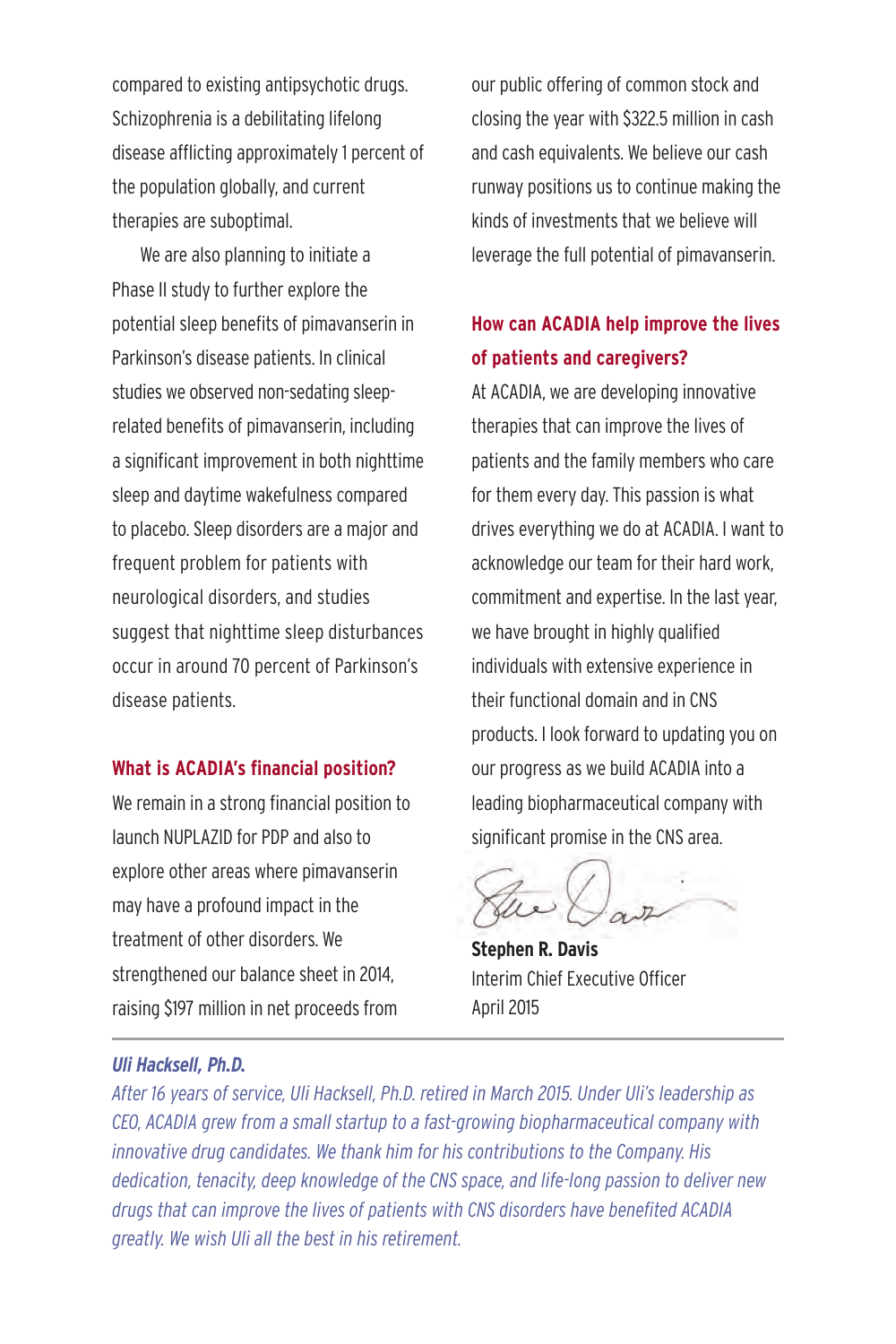#### EXECUTIVE OFFICERS

**Stephen R. Davis** Interim Chief Executive Officer

**Roger G. Mills, M.D.**  Executive Vice President, Development and Chief Medical Officer

**Terrence O. Moore** Executive Vice President and Chief Commercial Officer

**Glenn F. Baity** Executive Vice President, General Counsel and Secretary

#### BOARD OF DIRECTORS

**Leslie L. Iversen, Ph.D.**  Chairman of the Board Professor of Pharmacology University of Oxford, England

**Stephen R. Biggar, M.D., Ph.D.** Partner Baker Brothers Investments

**Michael T. Borer**  Former Chief Executive Officer and President, Xcel Pharmaceuticals, Inc.

**Laura A. Brege** Chief Executive Officer and President Nodality, Inc.

**Mary Ann Gray, Ph.D.**  President Gray Strategic Advisors, LLC

**Lester J. Kaplan, Ph.D.**  Former Executive Vice President and President, Research and Development, Allergan, Inc.

**Torsten Rasmussen**  Chief Executive Officer and President Morgan Management ApS

**Daniel B. Soland** Former Senior Vice President and Chief Operating Officer, ViroPharma

**William (Bill) M. Wells** Founder and Chairman, Evizone Limited Former Chief Executive Officer Biovail Corporation

#### CORPORATE HEADQUARTERS

3611 Valley Centre Drive, Suite 300 San Diego, CA 92130 Telephone: (858) 558-2871 Fax: (858) 558-2872 www.acadia-pharm.com

#### COMMON STOCK LISTING

Ticker Symbol: ACAD, The NASDAQ Global Select Market

#### ANNUAL STOCKHOLDERS' MEETING

ACADIA Pharmaceuticals' Annual Stockholders' Meeting will be held on Monday, June 15, 2015, at the offices of Cooley LLP, 4401 Eastgate Mall, San Diego, CA 92121.

#### STOCK TRANSFER AGENT AND REGISTRAR

Computershare Trust Company, N.A. 250 Royall St. Canton, MA 02021 Telephone: (800) 851-3061 www.computershare.com/us

#### INDEPENDENT REGISTERED PUBLIC ACCOUNTING FIRM

Ernst & Young LLP

#### STOCKHOLDERS' INQUIRIES

Stockholders may obtain copies of our news releases, Securities and Exchange Commission filings, including Forms 10-K, 10-Q, and 8-K, and other company information by accessing our website at www.acadia-pharm.com. Stockholders may also contact Investor Relations at (858) 558-2871.